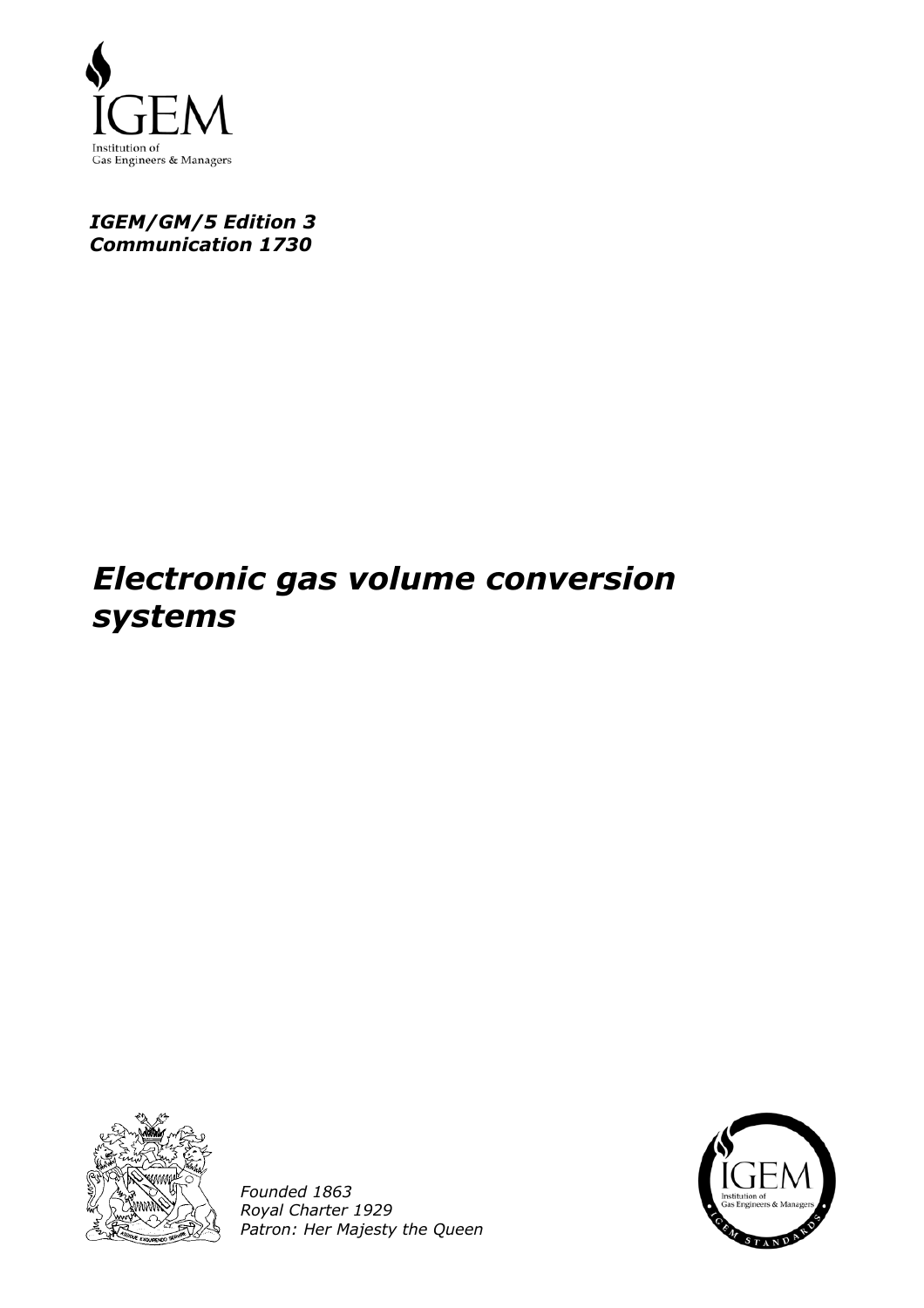

# *IGEM/GM/5 Edition 3 Communication 1730*

# *Electronic gas volume conversion systems*



Price Code: C4S © The Institution of Gas Engineers and Managers Charnwood Wing Holywell Park Ashby Road Loughborough, Leics, LE11 3GH Tel: 01509 282728 Fax: 01509 283110 Email: general@igem.org.uk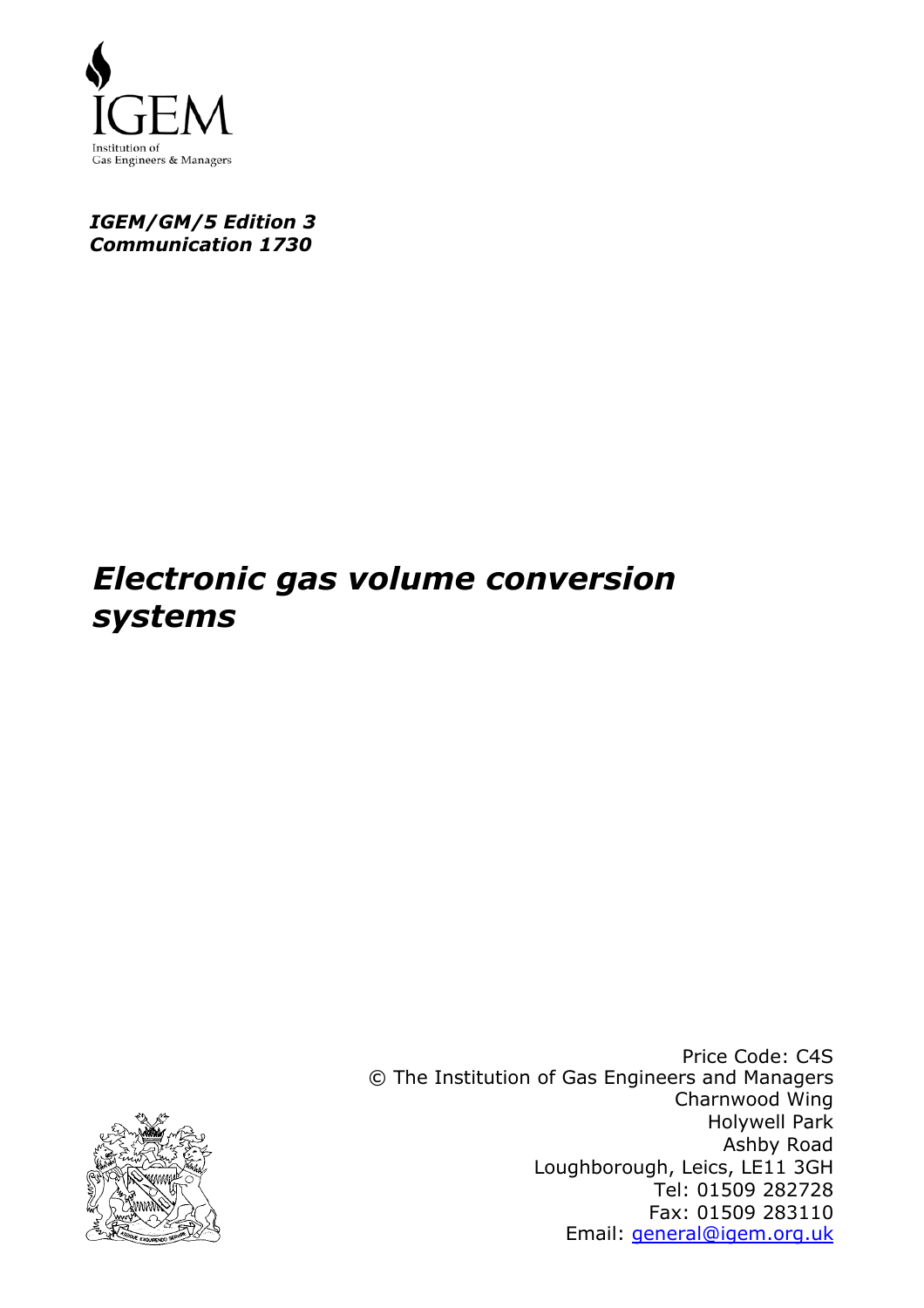# **CONTENTS**

| <b>SECTION</b> |           |               |                                                                                                             | <b>PAGE</b>    |
|----------------|-----------|---------------|-------------------------------------------------------------------------------------------------------------|----------------|
| 1              |           | Introduction  |                                                                                                             | $\mathbf{1}$   |
| 2              |           | Scope         |                                                                                                             | 4              |
| 3              |           |               | Legal and allied considerations                                                                             | 7              |
|                | 0         | 3.1           | General                                                                                                     | $\overline{7}$ |
|                | $\bullet$ | 3.2           | Health and Safety at Work etc. Act (HSWA)                                                                   | 9              |
|                | $\bullet$ | 3.3           | Management of Health and Safety at Work Regulations (MHSWR)                                                 | 9              |
|                |           | 3.4           | Gas Safety (Installation and Use) Regulations (GS(I&U)R)                                                    | 9              |
|                | $\bullet$ | 3.5           | Electricity at Work Regulations                                                                             | 9              |
|                | $\bullet$ | 3.6           | Provision and Use of Work Equipment Regulations (PUWER)                                                     | 10             |
|                |           | 3.7           | Dangerous Substances and Explosive Atmospheres<br>Regulations (DSEAR)                                       | 10             |
|                |           | 3.8           | Equipment and Protective Systems intended for use in<br>potentially explosive atmospheres Regulations (EPS) | 10             |
|                |           | 3.9           | Batteries and Accumulators (Placing on the Market) Regulations                                              | 10             |
| 4              |           |               | Pre-installation tests                                                                                      | 11             |
| 5              |           |               | Design and Installation                                                                                     | 14             |
|                | $\bullet$ | 5.1           | General                                                                                                     | 14             |
|                |           | 5.2           | Hazardous areas                                                                                             | 14             |
|                |           | 5.3           | Positioning of the components                                                                               | 15             |
|                |           |               | 5.3.1 Conversion device                                                                                     | 15             |
|                |           |               | 5.3.2 Pressure transducer                                                                                   | 15             |
|                |           |               | 5.3.3 Temperature sensor                                                                                    | 15             |
|                |           | 5.4           | Connecting the components                                                                                   | 16             |
|                |           |               | 5.4.1 Earthing<br>5.4.2 Outputs from conversion devices                                                     | 16<br>16       |
|                |           |               | 5.4.3 Gas connections                                                                                       | 16             |
|                |           |               | 5.4.4 Lightning protection                                                                                  | 16             |
|                |           | 5.5           | Security of conversion systems                                                                              | 18             |
| 6              |           | Commissioning |                                                                                                             | 19             |
|                | $\bullet$ | 6.1           | General                                                                                                     | 19             |
|                |           | 6.2           | Test equipment                                                                                              | 19             |
|                |           | 6.3           | Physical installation                                                                                       | 20             |
|                |           | 6.4           | Pre-commissioning checks                                                                                    | 20             |
|                | $\bullet$ | 6.5           | System performance checks                                                                                   | 21             |
|                |           |               | 6.5.1 General                                                                                               | 21             |
|                |           |               | 6.5.2 Volume input                                                                                          | 21             |
|                |           |               | 6.5.3 Temperature                                                                                           | 21             |
|                |           |               | 6.5.4 Pressure                                                                                              | 22             |
|                |           |               | 6.5.5<br>Computation                                                                                        | 22             |
|                |           | 6.6           | Post commissioning system performance checks                                                                | 23             |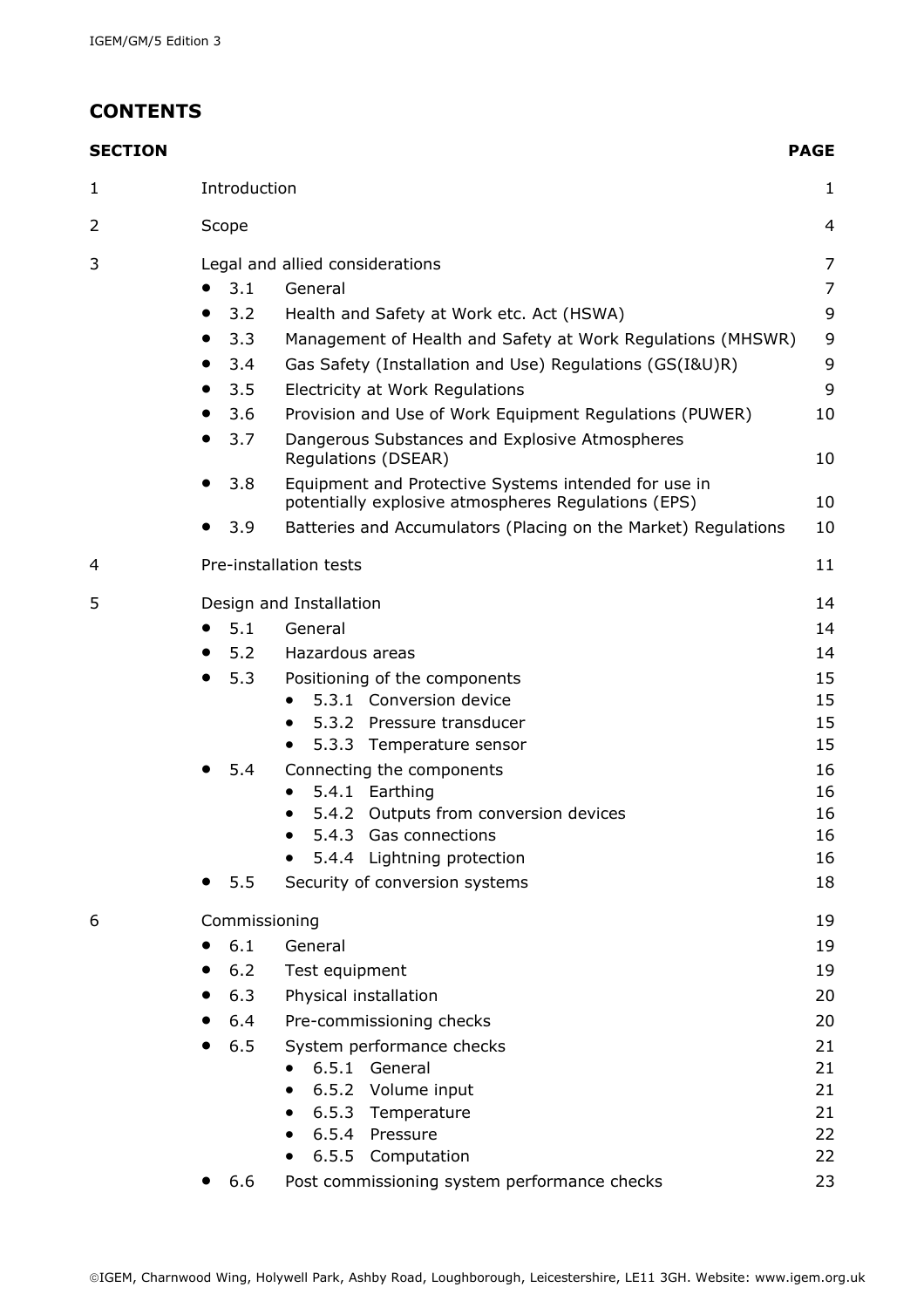| 7                 | Validation of a conversion system      |                                                           | 24 |
|-------------------|----------------------------------------|-----------------------------------------------------------|----|
|                   | 7.1<br>$\bullet$                       | Test equipment                                            | 24 |
|                   | 7.2<br>$\bullet$                       | Physical installation                                     | 24 |
|                   | 7.3<br>$\bullet$                       | System performance checks                                 | 24 |
|                   | 7.4<br>$\bullet$                       | Post validation                                           | 25 |
| 8                 | Monitoring, inspection and maintenance |                                                           |    |
|                   | 8.1<br>$\bullet$                       | Monitoring                                                | 26 |
|                   | 8.2<br>$\bullet$                       | Inspection                                                | 26 |
|                   | 8.3<br>$\bullet$                       | Maintenance                                               | 27 |
| 9                 | Records and reporting                  | 28                                                        |    |
|                   | 9.1<br>$\bullet$                       | General                                                   | 28 |
|                   | 9.2<br>$\bullet$                       | <b>Billing information</b>                                | 29 |
| <b>APPENDICES</b> |                                        |                                                           |    |
| 1                 |                                        | Glossary, acronyms, abbreviations, units and symbols etc. | 30 |
| $\overline{2}$    | References                             |                                                           | 34 |

| 3 | Measurement principles and factors to consider when performing a<br>conversion system cost benefit analysis (CBA) | 37 |
|---|-------------------------------------------------------------------------------------------------------------------|----|
| 4 | Conversion system monitoring (pressure-regulated installations)                                                   | 57 |
| 5 | Causes of LF output failures                                                                                      | 66 |
| 6 | Natural Gas composition and properties                                                                            | 67 |
|   | Activity chart                                                                                                    |    |

### **FIGURES**

| 1              | Typical volume conversion system                                                               | 6  |
|----------------|------------------------------------------------------------------------------------------------|----|
| $\overline{2}$ | Correct placement of temperature and pressure points for use with<br>volume conversion systems | 17 |
| 3              | Typical three way valve (2 way instrument manifold with test port)                             | 18 |
| 4              | Conversion factor                                                                              | 38 |
| 5              | Interpretation of The Gas (Calculation of Thermal Energy) Regulations                          | 42 |
| 6              | Typical seasonal effect of gas temperature on $T_{\text{factor}}$                              | 43 |
| 7              | T <sub>factor</sub> variation                                                                  | 44 |
| 8              | Altitude effect on meter pressure assuming 66 m is taken as the reference                      | 46 |
| 9              | Percentage differences of Z relative to Bacton terminal gas<br>(operating conditions)          | 52 |
| 10             | Compressibility effects (operating conditions)                                                 | 52 |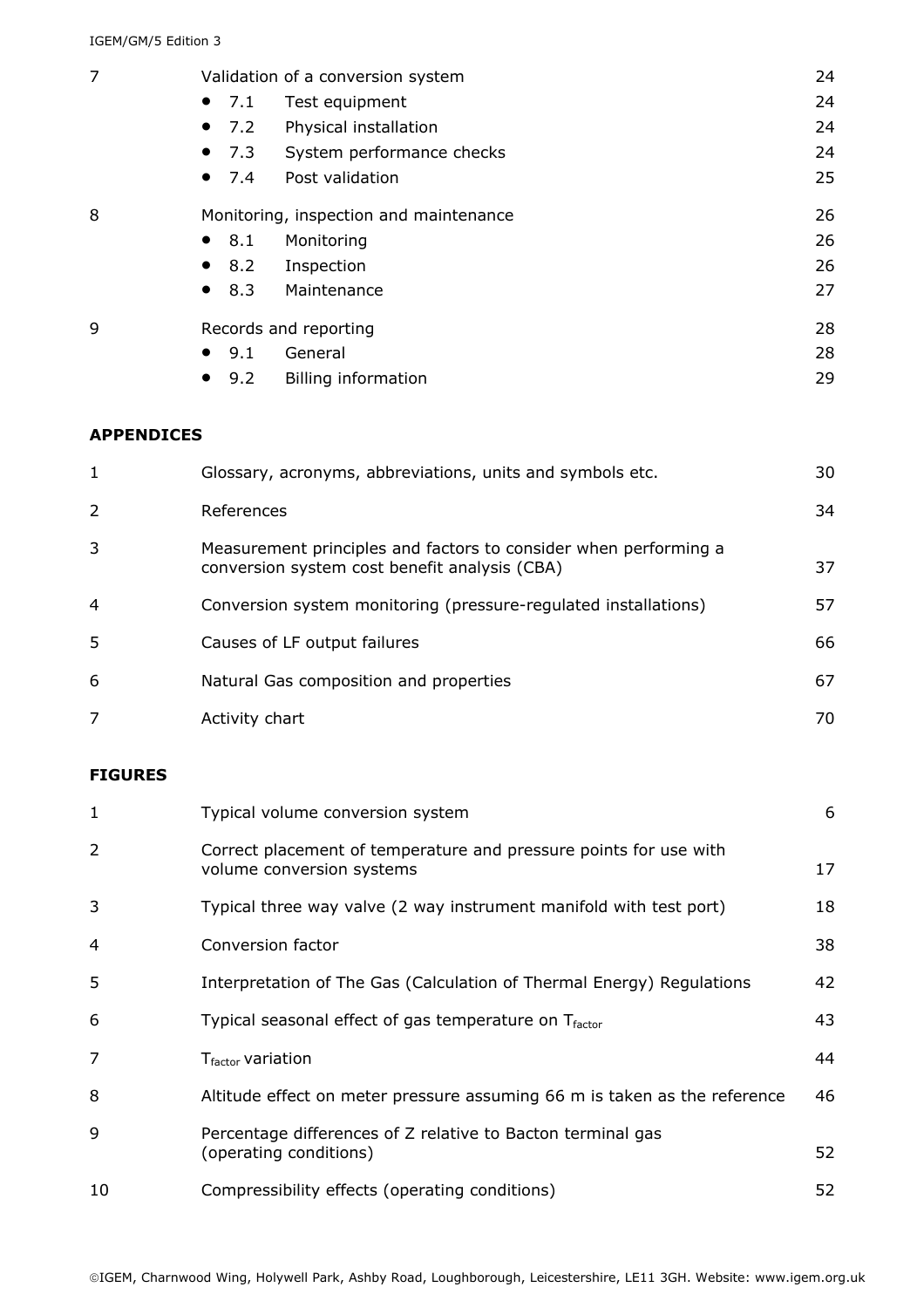| 11 | Percentage error of conversion factor vs pressure if a fixed value of 1.0 is<br>used for Z, rather than a calculated value                                                                      | 54 |
|----|-------------------------------------------------------------------------------------------------------------------------------------------------------------------------------------------------|----|
| 12 | Percentage error of conversion factor vs pressure if a fixed value of 1.0 is<br>used for Z, including MPEs                                                                                      | 54 |
| 13 | Compressibility expressed as a percentage error, when using 1.0 as<br>$Z_{\text{factor}}$ instead of the value as calculated by The Gas (Calculation of<br>Thermal Energy) Regulations equation | 56 |
| 14 | Temperature conversion acceptance range (typical)                                                                                                                                               | 63 |
| 15 | Standardisation of conversion factors                                                                                                                                                           | 63 |
| 16 | Historical Ft trend line with acceptance range                                                                                                                                                  | 64 |
| 17 | Ambient temperature with delays                                                                                                                                                                 | 65 |
| 18 | Compressibility (Z) for "Mean Bacton Gas"                                                                                                                                                       | 68 |
| 19 | Compressibility Ratio ( $Z_b/Z$ ) for "Mean Bacton Gas"                                                                                                                                         | 69 |

### **TABLES**

| $\mathbf{1}$   | Typical functions provided by conversion devices and flow computers                                                   | 5 <sup>1</sup> |
|----------------|-----------------------------------------------------------------------------------------------------------------------|----------------|
| $\overline{2}$ | Examples of programming parameters                                                                                    | 13             |
| 3              | T <sub>factor</sub> variation                                                                                         | 44             |
| 4              | Typical regulator performance with volume conversion                                                                  | 45             |
| 5              | Altitude effects                                                                                                      | 46             |
| 6              | Comparison of fixed factors where the gas temperatures are 12.2 °C and<br>2°C, all other parameters being equal       | 48             |
| 7              | Comparison of fixed factors where there is variation in metering pressure,<br>all other parameters being equal        | 49             |
| 8              | Comparison of three fixed factors where there is variation in metering<br>pressure and all other parameters are equal | 50             |
| 9              | Percentage differences of Z relative to Bacton terminal gas<br>(operating conditions)                                 | 51             |
| 10             | Compressibility of Bacton terminal gas (operating conditions)                                                         | 53             |
| 11             | MPEs quoted in BS EN 12405                                                                                            | 55             |
| 12             | Typical Natural Gas Compositions (January 1998)                                                                       | 67             |
| 13             | Compressibility (Z) for "Mean Bacton Gas"                                                                             | 68             |
| 14             | $Z_{\text{factor}}$ for "Mean Bacton Gas" where $Z_{\text{b}} = 0.997781$                                             | 69             |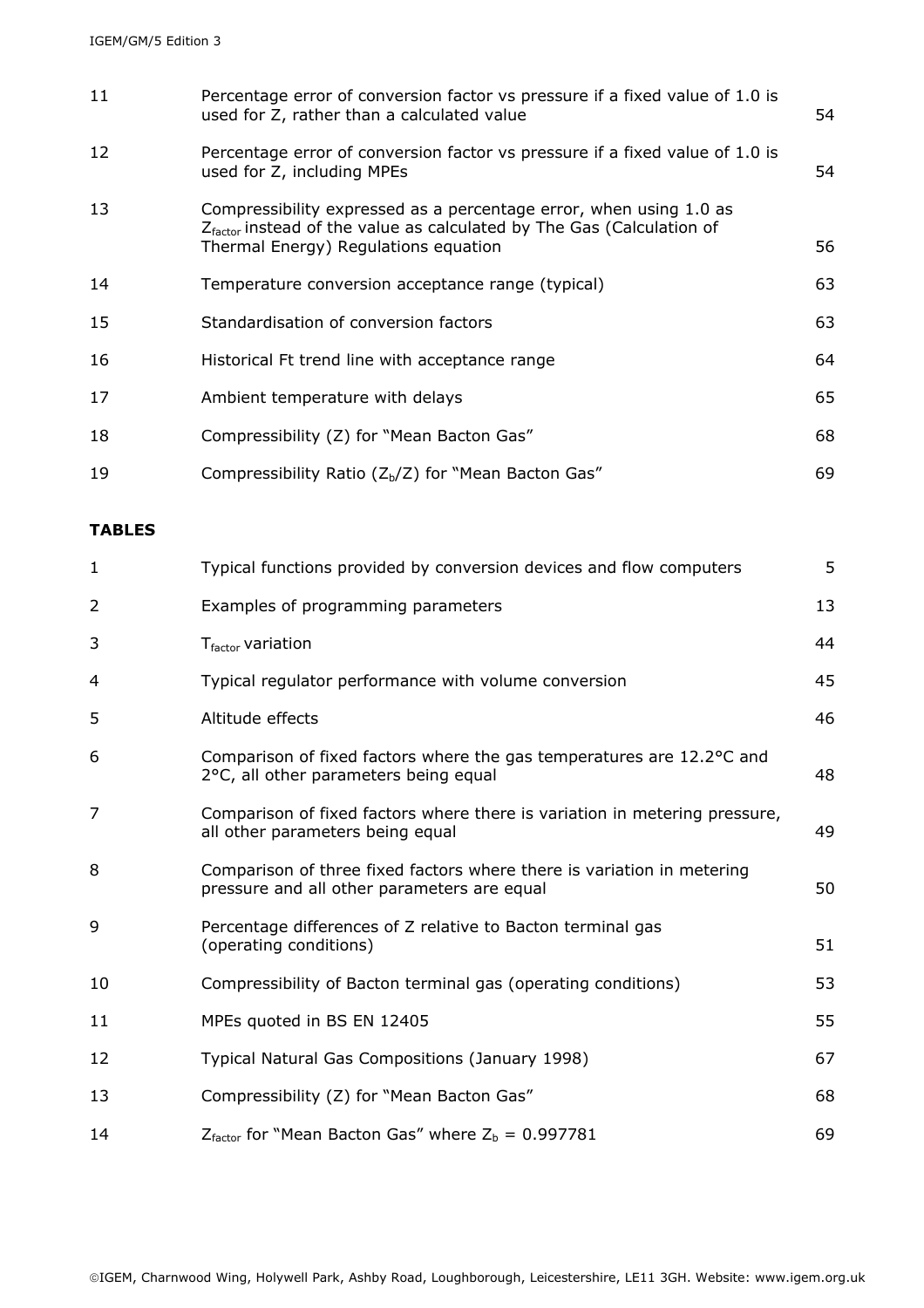# **SECTION 1 : INTRODUCTION**

- 1.1 This Standard supersedes IGE/GM/5 Edition 2, Communication 1669, which is obsolete.
- 1.2 This Standard has been drafted by an Institution of Gas Engineers and Managers (IGEM) Panel, appointed by IGEM's Gas Measurement Committee, and has been approved by IGEM's Technical Co-ordinating Committee on behalf of the Council of IGEM.
- 1.3 This Standard encompasses the selection, installation, commissioning, validation, subsequent monitoring and maintenance of gas volume conversion systems, installed with meters of maximum operating pressure (MOP) not exceeding 100 bar. It is important that this Standard is read in conjunction with IGEM/GM/7A and, where necessary, IGEM/GM/7B.
- 1.4 This Standard reflects good practice but does not confer immunity from relevant legal and statutory requirements, particularly those relating to the use of meters for the sale of gas. If the requirements are followed in full for a particular installation, the measurement accuracy of that installation will be both predictable and of a realistic commercial standard.
- 1.5 Why fit a gas volume conversion system?

When considering the installation of a gas volume conversion system, various factors need to be taken into account:

- legal requirements to meet statutory legislation
- contractual obligations
- commercial requirements to comply with the gas transporter's (GT's) Network Code
- if the meter is operating with variable pressure and/or temperature conditions that make the use of fixed or calculated conversion factors impractical, an assessment of benefit from the installation can be measured against the installation costs, such as:
	- reduced exposure to commercial risk
	- reduced uncertainty against fixed conversion factors
	- reduced billing uncertainty by more accurate measurement of gas consumed
	- significant deviations at the meter site from average billing conditions.
- 1.6 As part of the commercial assessment for the installation of a gas volume conversion system, it is necessary to understand the effects that temperature, pressure and compressibility can have on overall accuracy of a metering system. More detailed guidance on these issues, together with worked examples, is given in Appendix 3.
- 1.7 It will also be necessary to consider the level of performance required from the conversion system, both at initial commissioning and during service.

All new conversion equipment has to meet the requirements of BS EN 12405 or equivalent. Equipment purchased to BS EN 12405 can then be supported by calibration certificates. BS EN 12405 is harmonised with the Measuring Instruments Directive (MID) which demands a maximum permissible error (MPE) when placing into use, under operating conditions, of  $\pm$  1% and, at constant laboratory conditions, an accuracy of  $\pm$  0.5%. BS EN 12405 permits a deviation of 0.5% of the MPE at reference conditions during durability testing. Appendix 3 provides guidance on the use of BS EN 12405 in this respect.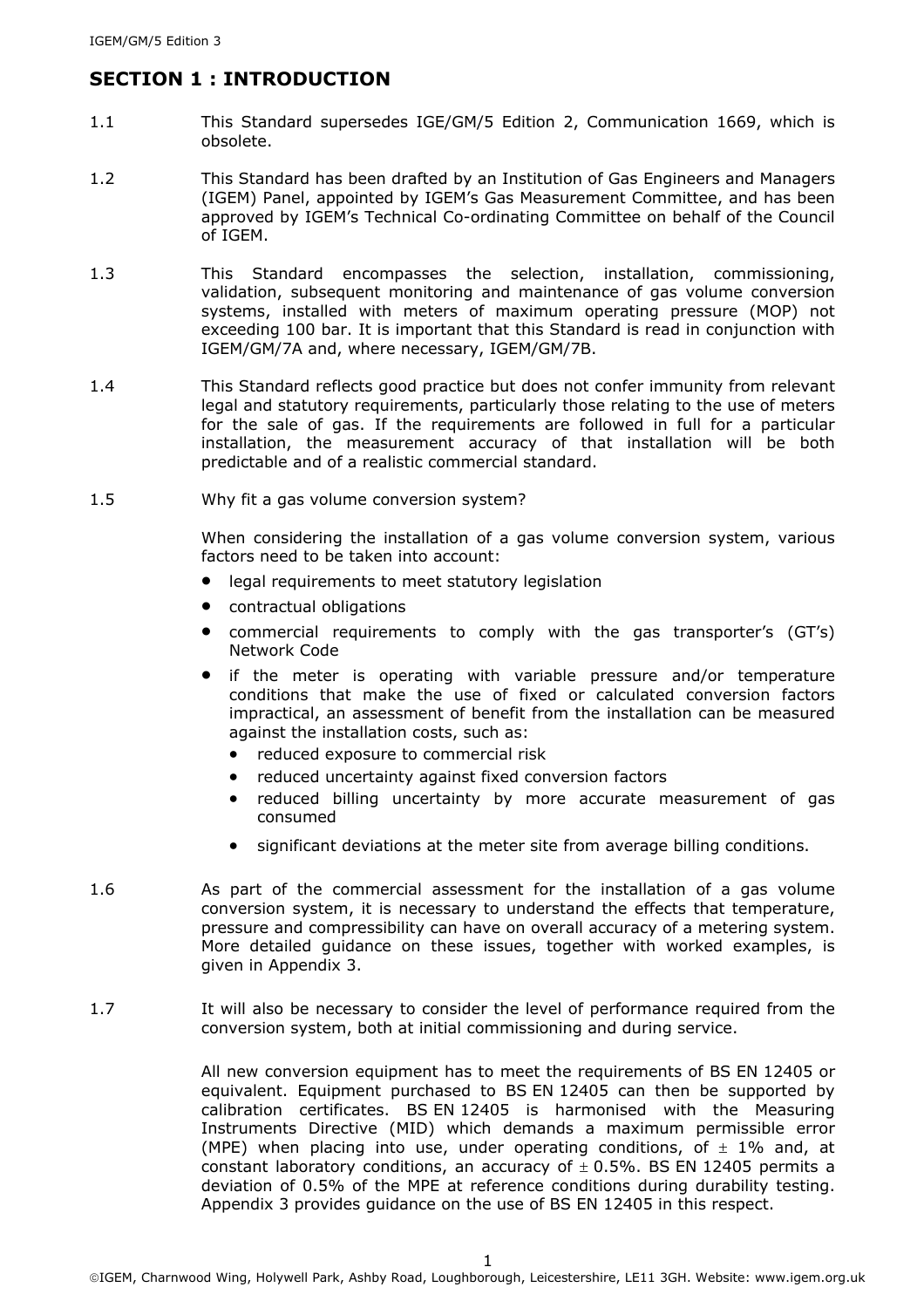1.8 MID represents a major change to European legislation on gas meters and volume conversion systems. Many European Community (EC) countries outside the United Kingdom (UK) and the Republic of Ireland regard a volume converter as a metrological device, and it is sealed accordingly. IGEM/GM/5 contains requirements that may require that seal to be broken. If IGEM/GM/5 is being used outside the UK or the Republic of Ireland, local advice has to be taken as to the significance of seals.

> While there are legal requirements in the UK for the uncertainty performance of primary meter elements, there are no similar requirements for the conversion system, the combined meter and conversion system, or for in-service tolerance.

> As an audit trail, for meters outside Section 17 of the Gas Act, a calibration certificate has to be held as part of the record system.

> Following this Standard is likely to ensure that the conversion system remains within the requirements of BS EN 12405.

1.9 In the preparation of IGEM/GM/5 Edition 3, account has been taken of the improvements in electronics and transducer technology which is reflected in improved performance and stability of modern measurement systems.

> The basic tenet of this Standard is that the measurement accuracy of modern conversion equipment can be as good as, or better than, calibration equipment used in far-from-ideal field conditions.

> As a result, IGEM/GM/5 states that on-site re-calibration is not acceptable and that only performance validation checks are acceptable in the field. Where recalibration is considered necessary, IGEM/GM/5 requires that the conversion system be removed from service and returned to the manufacturer or to an approved calibration facility where controlled calibration and test facilities exist.

- 1.10 This Standard applies to newly-installed gas volume conversion systems. For an existing system, the principles given for validation, maintenance etc. may be used where appropriate. However, activities such as in-situ adjustment may be necessary on older systems.
- 1.11 The de-regulation of the metering market has led to the need for new sets of rules and Standards. This has been addressed by the Ofgem Meter Asset Manager Code of Practice (MAMCoP), developed to cover whole life management of gas meter installations. The OFGAS CoPs 1/a, 1/b and 1/c which cover the installation of the meter only, will continue to apply. Businesses installing meter installations are required to be an Ofgem Approved Meter Installer (OAMI). There has also been a review and harmonisation of industry standards and CoPs to reflect the needs of the changing market.
	- *Note: Under the new arrangements, an Ofgem-approved Meter Asset Manager (MAM) does not have to be an OAMI, but has an obligation to use an OAMI to install a meter.*
- 1.12 This Standard makes use of the terms "should", "shall" and "must" when prescribing particular procedures. Notwithstanding Sub-Section 1.15:
	- the term "must" identifies a requirement by law in Great Britain (GB) at the time of publication
	- the term "shall" prescribes a requirement which, it is intended, will be complied with in full and without deviation
	- the term "should" prescribes a requirement which, it is intended, will be complied with unless, after prior consideration, deviation is considered to be acceptable.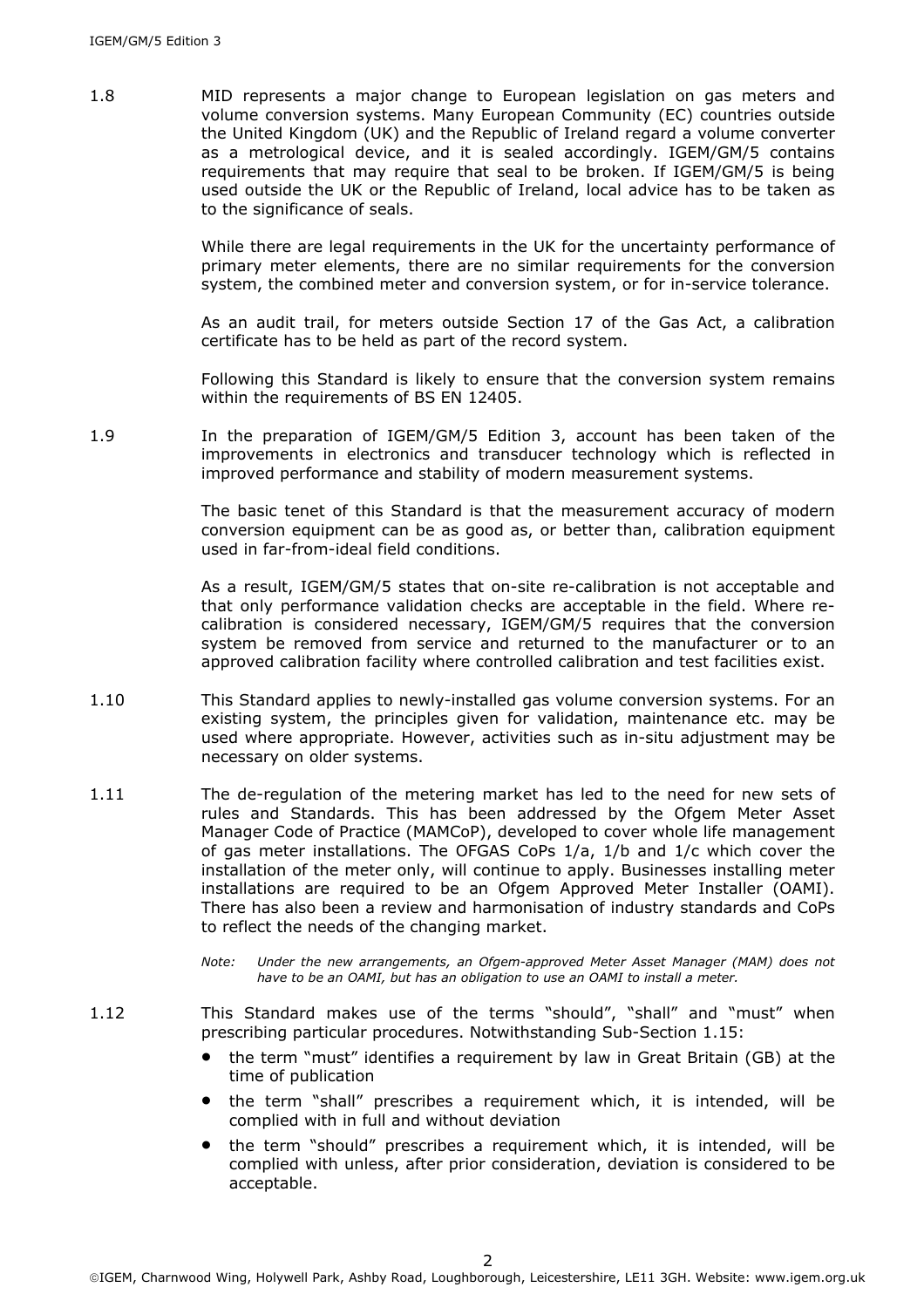Such terms may have different meanings when used in legislation, or Health and Safety Executive (HSE) Approved Codes of Practice (ACoPs) or guidance, and reference needs to be made to such statutory legislation or official guidance for information on legal obligations.

- 1.13 The primary responsibility for compliance with legal duties rests with the employer. The fact that certain employees, for example "responsible engineers", are allowed to exercise their professional judgement does not allow employers to abrogate their primary responsibilities. Employers must:
	- have done everything to ensure, so far as it is reasonably practicable, that "responsible engineers" have the skills, training, experience and personal qualities necessary for the proper exercise of professional judgment
	- have systems and procedures in place to ensure that the exercise of professional judgment by "responsible engineers" is subject to appropriate monitoring and review
	- not require "responsible engineers" to undertake tasks which would necessitate the exercise of professional judgment that is not within their competence. There should be written procedures defining the extent to which "responsible engineers" can exercise their professional judgment. When "responsible engineers" are asked to undertake tasks which deviate from this, they should refer the matter for higher review.
- 1.14 It is now widely accepted that the majority of accidents in industry generally are in some measure attributable to human as well as technical factors in the sense that actions by people initiated or contributed to the accidents, or people might have acted in a more appropriate manner to avert them.

It is therefore necessary to give proper consideration to the management of these human factors and the control of risk. To assist in this, it is recommended that due regard be paid to HS(G)48.

- 1.15 Notwithstanding Sub-Section 1.12, this Standard does not attempt to make the use of any method or specification obligatory against the judgement of the responsible engineer. Where new and better techniques are developed and proved, they should be adopted without waiting for modification to this Standard. Amendments to this Standard will be issued when necessary, and their publication will be announced in the Journal of IGEM and other publications as appropriate.
- 1.16 Requests for interpretation of this Standard in relation to matters within its scope, but not precisely covered by the current text, should be addressed in writing to Technical Services, IGEM, Charnwood Wing, Ashby Road, Loughborough, Leicester, LE11 3GH and will be submitted to the relevant Committee for consideration and advice, but in the context that the final responsibility is that of the engineer concerned. If any advice is given by or on behalf of IGEM, this does not relieve the responsible engineer of any of his or her obligations.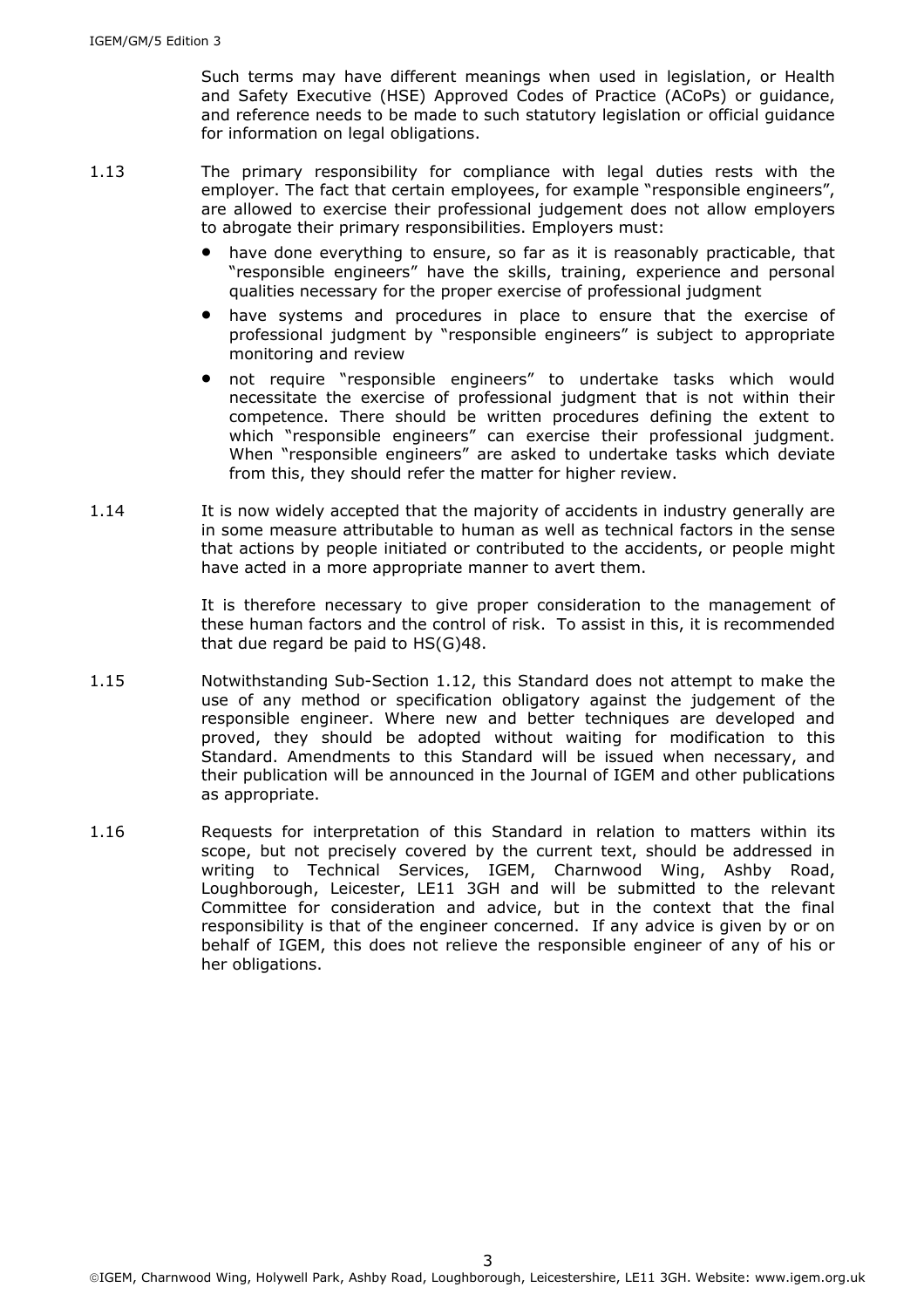# **SECTION 2 : SCOPE**

#### Acronyms and abbreviations **Symbols** Symbols

- HF  $=$  high frequency  $P_m =$  pressure tapping<br>LF  $=$  low frequency  $LF = low frequency$ <br> $MOP = maximum one$
- = maximum operating pressure
- $OP = operating pressure$ PTZ = pressure, temperature, compressibility
- SCADA = Supervisory Control and Data Acquisition
- 2.1 This Standard covers electronic gas volume conversion systems. However, many principles may equally be applied to flow computers and procedures for flow computers are included where considered appropriate.

This Standard is not intended to be used in conjunction with high accuracy meter installations where, for example, flow computers are configured to receive live data of gas composition. Such installations are the subject of other standards, for example IGE/GM/8 and IGE/GM/4 and, as appropriate, national and international standards.

- 2.2 This Standard covers installation (including appropriate pre-installation tests), commissioning, validation, monitoring and maintenance of systems that convert gas volume readings to base conditions by taking into account temperature, pressure and, if appropriate, compressibility of the gas. While conversion devices may be installed with meters of MOP up to 100 bar, in general they are not used at operating pressure (OP) exceeding 7 bar (when a flow computer is used).
	- *Note 1: Normally, the conversion devices referred to in this Standard are battery powered, whereas flow computers are mains powered.*
	- *Note 2: A typical volume conversion system is shown in Figure 1.*
- 2.3 The conversion devices covered by this Standard usually process low frequency (LF) pulsed signals from a LF transmitter within, or external to, a meter, together with other inputs to provide a digital display of converted volume.

Density correction is outside the capability of such conversion devices.

- *Note 1: Traditionally, meters have been supplied with pulse generation created by a magnet incorporated in the index mechanism and a magnetically-operated switch (usually, a reed switch). However, some more modern meters use optical sensing or electronic sensors of other forms. While many of these are compatible with the conversion devices available, care has to be taken to ensure that this compatibility is demonstrated and, where appropriate, correct polarity is observed when making electrical connections to these assemblies.*
- *Note 2: IGEM/GM/7A provides guidance on all electrical connections to gas meters.*
- *Note 3: In general, flow computers process high frequency (HF) pulsed signals.*

*Note 4: Further details on flow computers are contained in IGE/GM/4.* 

2.4 The conversion systems covered by this Standard may be designed for installation in either indoor or outdoor environments. Conversion devices of suitable design may be installed in hazardous areas.

*Note: In general, flow computers are not installed in hazardous areas.* 

2.5 A conversion device may, or may not, be an integral part of a meter but, in any event, it will provide converted readings in addition to the actual index provided on the meter.

*Note: Typical differences in functions of volume conversion devices and flow computers are given in Table 1.*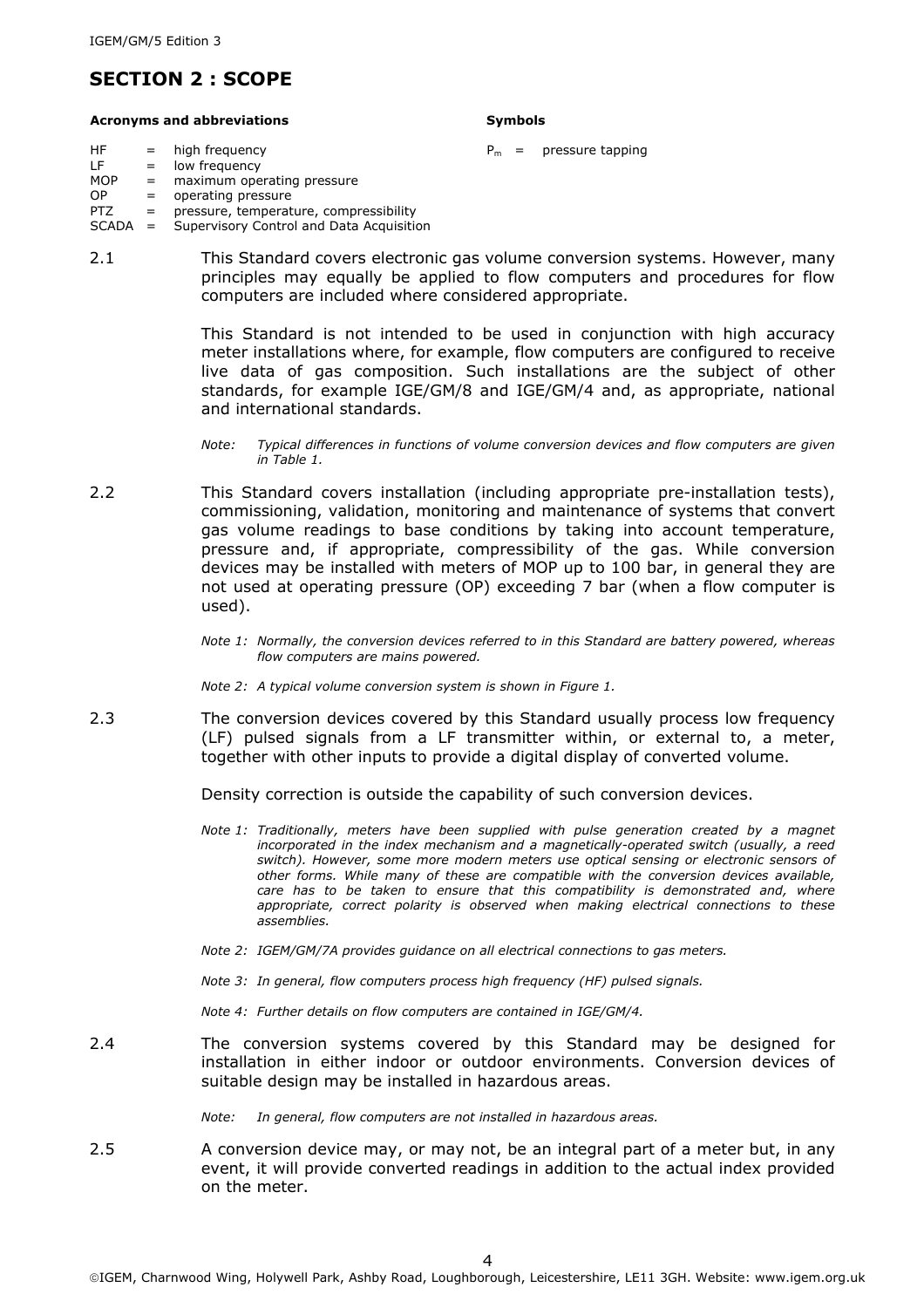- 2.6 This Standard, although not intended to form a specific site procedure, can, nevertheless, be used as the basis for such a procedure.
- 2.7 Normally, the installation of conversion systems will not involve consideration of IGE/SR/15 but, when installed as part of another control system, for example emergency shut-down of gas supply, IGE/SR/15 may need to be taken into account.
- 2.8 All pressures are gauge pressures unless otherwise stated.
- 2.9 Italicised text is informative and does not represent formal requirements.
- 2.10 Appendices are informative and do not represent formal requirements unless specifically referenced in the main sections via the prescriptive terms "should", "shall" or "must".

| <b>FUNCTION</b>                                 | <b>CONVERSION</b><br><b>DEVICE</b> | <b>FLOW</b><br><b>COMPUTERS</b> |
|-------------------------------------------------|------------------------------------|---------------------------------|
| Alarm outputs                                   | ✓                                  | ✓                               |
| Internal battery powered                        | ✓                                  |                                 |
| External (usually 24 V DC) powered              |                                    | ✓                               |
| Communications (TIA 232F, TIA 485F, etc.)       | ✓                                  | $\checkmark$                    |
| Composition (see Sub-Section 2.1)               | $\checkmark$                       | ✓                               |
| Database (logging)                              | ✓                                  | ✓                               |
| Density input                                   |                                    | ✓                               |
| Display                                         | ✓                                  | ✓                               |
| Dual stream metering                            |                                    | ✓                               |
| Energy calculation                              |                                    | $\checkmark$                    |
| External power to transducers                   |                                    | ✓                               |
| Flow input (analogue)                           |                                    | ✓                               |
| Flow input (differential pressure)              |                                    | ✓                               |
| Flow input (digital)                            |                                    | ✓                               |
| Flow input (pulse)                              | ✓                                  | ✓                               |
| Front end to SCADA                              |                                    | ✓                               |
| Local (keypad) input                            | ✓                                  | $\checkmark$                    |
| Mains powered                                   |                                    | ✓                               |
| Meter $A + B$ measurement comparison            |                                    | ✓                               |
| Meter correction curves                         |                                    | $\checkmark$                    |
| Optical (BS EN 61107)                           | $\checkmark$                       |                                 |
| Pressure input (analogue)                       |                                    | ✓                               |
| Pressure (dual input and cross compare)         | Possible                           | ✓                               |
| Pressure input (solid state)                    |                                    | ✓                               |
| Printer output                                  |                                    | ✓                               |
| Proving                                         |                                    | ✓                               |
| PTZ conversion                                  | ✓                                  | ✓                               |
| Pulse output (repeat)                           | ✓                                  | $\checkmark$                    |
| Safe area location with barriers - connections  | Possible                           | $\checkmark$                    |
| in hazardous areas                              |                                    |                                 |
| Smart transducers                               |                                    | ✓                               |
| Solar powered                                   |                                    | ✓                               |
| Status inputs                                   |                                    | ✓                               |
| Suitability for installation in hazardous areas | ✓                                  | Rarely                          |
| Temperature input (analogue)                    |                                    | ✓                               |
| Temperature (dual input and cross compare)      | Possible                           | ✓                               |
| Temperature input (PRT 100 or 1000)             | ✓                                  | ✓                               |
| Totalising                                      | $\checkmark$                       | ✓                               |
| User security                                   | ✓                                  | ✓                               |

 $\overline{v}$  = Yes

#### **TABLE 1 - TYPICAL FUNCTIONS PROVIDED BY CONVERSION DEVICES AND FLOW COMPUTERS**